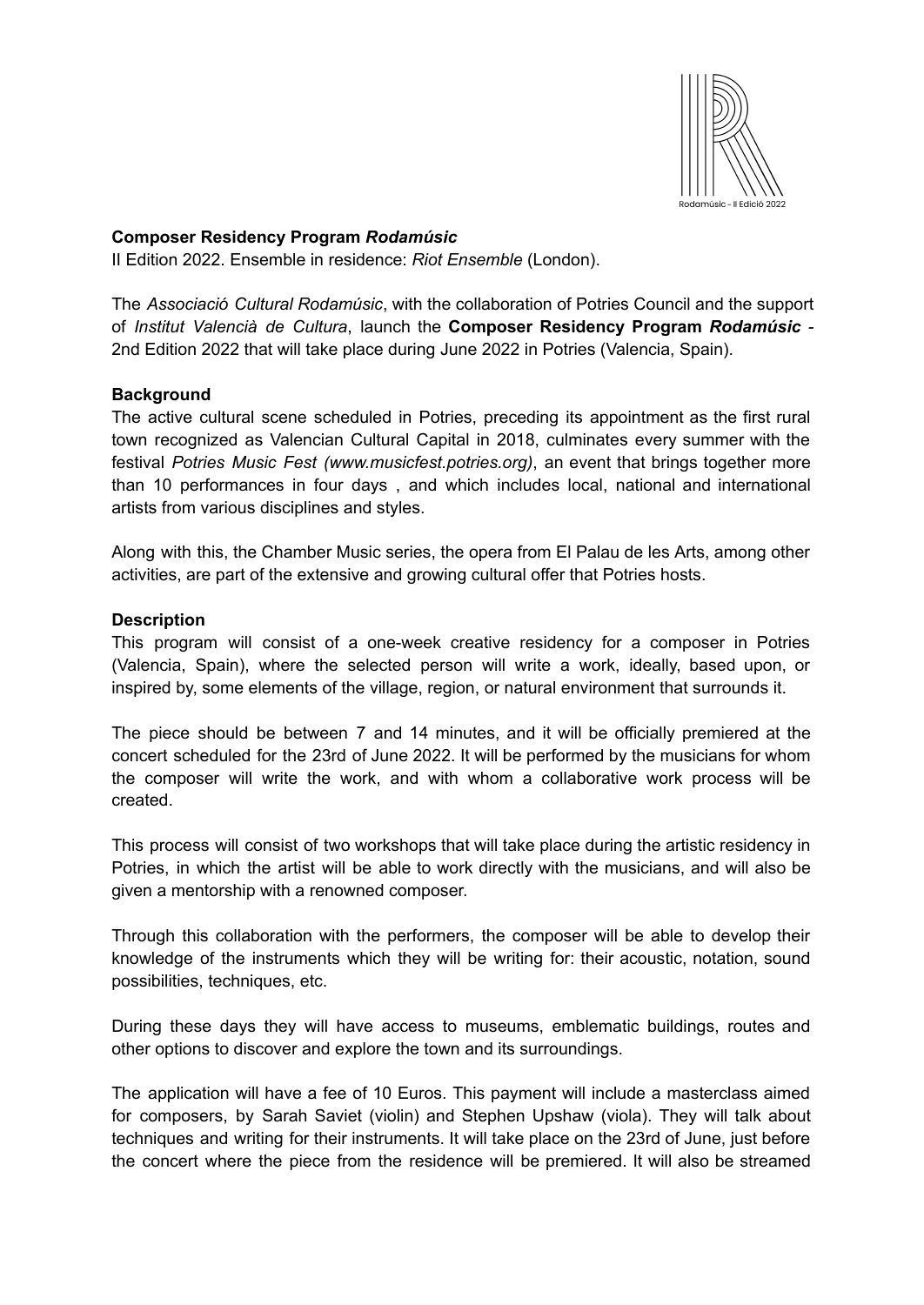

online, for the composers who cannot be there personally.

# **Accommodation**

The selected composer will stay at *La Cambra Casa Rural*, a space with all the ideal conditions to work and enjoy the experience and the process in the best possible way. [www.lacambracasarural.com](http://www.lacambracasarural.com)

# **Performers and Tutor**

The group that will perform the work resulting from this artistic residency will be the **Riot Ensemble,** formed on this occasion by Sarah Saviet (violin) and Stephen Upshaw (viola). It will also be possible to include the use of audiovisual process (electronics, images, etc.) which must be previously discussed and approved by the organization.

The tutor in charge of guiding and assisting in case the resident artist requests it will be the composer Voro García. (See appendix 1)

# **Prize**

The prize will be 700 Euros, plus accomodation, and an amount of up to 100 Euros to cover all or part of the travel expenses as well as 150 Euros of per diems.

### **Who can apply?**

Professional composers, as well as those in their early years of professional development, and students in the last years of undergraduate studies.

### **Application process**

The application process will be published on the website of the festival Potries Music Fest.

Fill the application form which you will be able to find in our website musicfest.potries.org with the following details:

- Personal information
- Brief artistic proposal explaining what you would like to write
- Two representative compositions of your choice: Scores and link to recordings (if available)
- Curriculum Vitae

A panel of specialists in the world of contemporary music will consider the works and select the person who will be chosen for the residency. All the information will be available on the website [www.musicfest.potries.org.](http://www.musicfest.potries.org)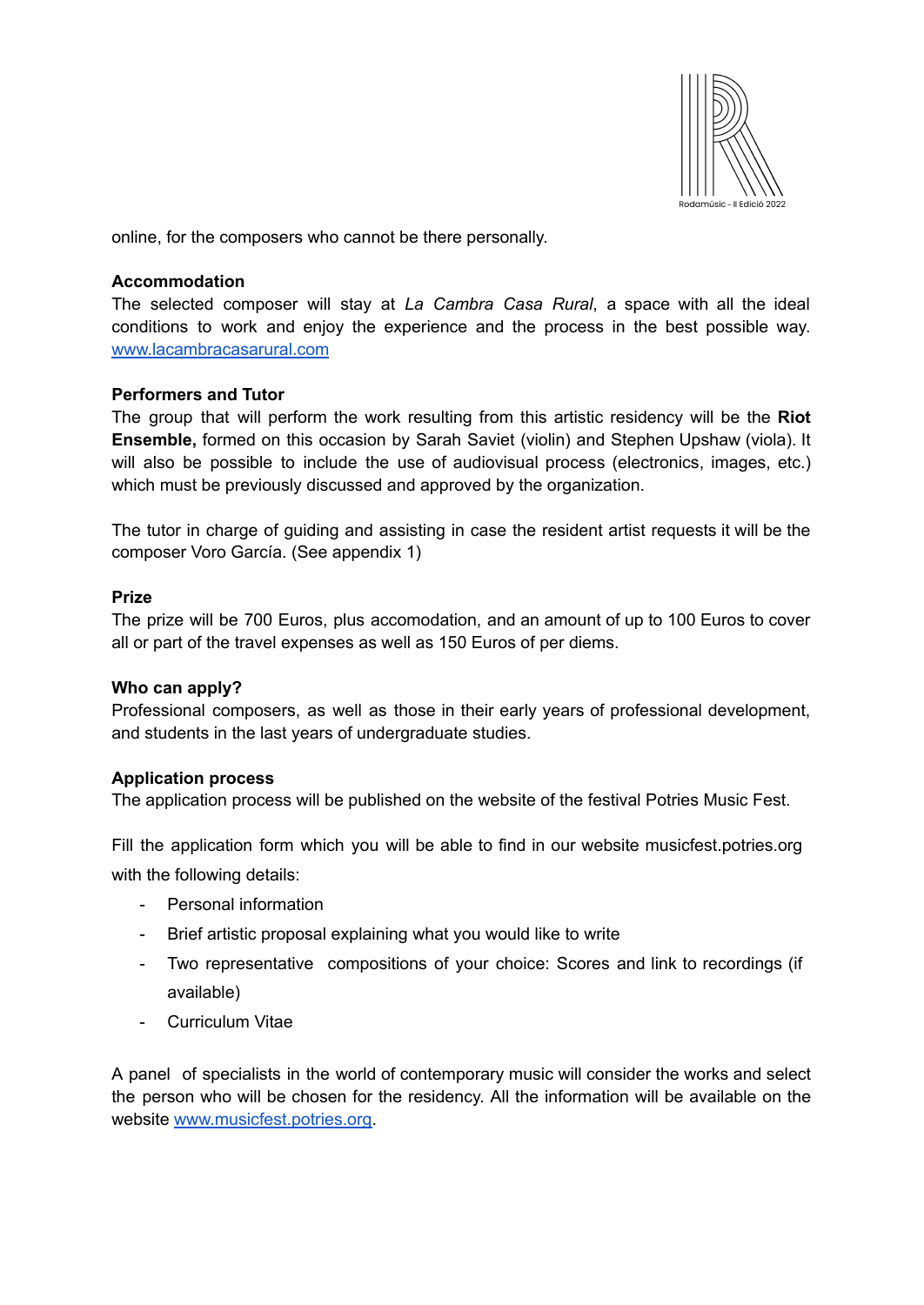

The registration fee will be 10  $\epsilon$ , and the payment must be made through the same website (non refundable).

# **DATES - TIMETABLE**

The process will be published and applications will be opened on the 25th of February 2022.

The deadline for applications will be the 25th of March 2022, publishing the selected composer on the 1st of April 2022.

The residency will take place from the 16th to the 23rd of June 2022.

The concert where the piece will be performed will happen on the 23rd of June in Potries.

**APPENDIX** 1 Ensemble in residence and composer-tutor.

### **Riot Ensemble**

**Riot Ensemble** connects people to great contemporary music in concerts and events that are just as innovative, vibrant and rewarding as the music itself. The members of Riot are some of the top European soloists in new music, and with Riot they work as performers, curators, commissioners, and collaborators, creating and producing a diverse array of projects.

Based in London, Riot is particularly active in bringing emerging international voices to the British new-music scene and since 2012 has given over 200 World and UK premieres by composers from more than thirty countries. Their annual call for scores received over 750 submissions in 2022, and in the past 6 years has resulted in almost twenty commissions. Additionally, they enjoy close working relationships with some of the most important composers of our time, including Clara Iannotta, Chaya Czernowin, Ann Cleare, and Georg Friedrich Haas whose evening length piece *Solstices* was commissioned by Riot in 2019.

In 2020 the ensemble was awarded the prestigious Ernst von Siemens [Ensemble](https://www.evs-musikstiftung.ch/en/node/5018) Prize.

Riot performs regularly at Wigmore Hall and Huddersfield Contemporary Music Festival (UK) as well as Dark Music Days (Iceland), Tampere Biennale (Finland), Nordic Music Days (Sweden), and November Music (Netherlands) with upcoming appearances scheduled at Darmstadt (Germany), Wien Modern (Austria), Arctic Arts (Norway) and Tzlil Meudcan (Israel). In 2020, the ensemble began a new partnership with King's Place where they